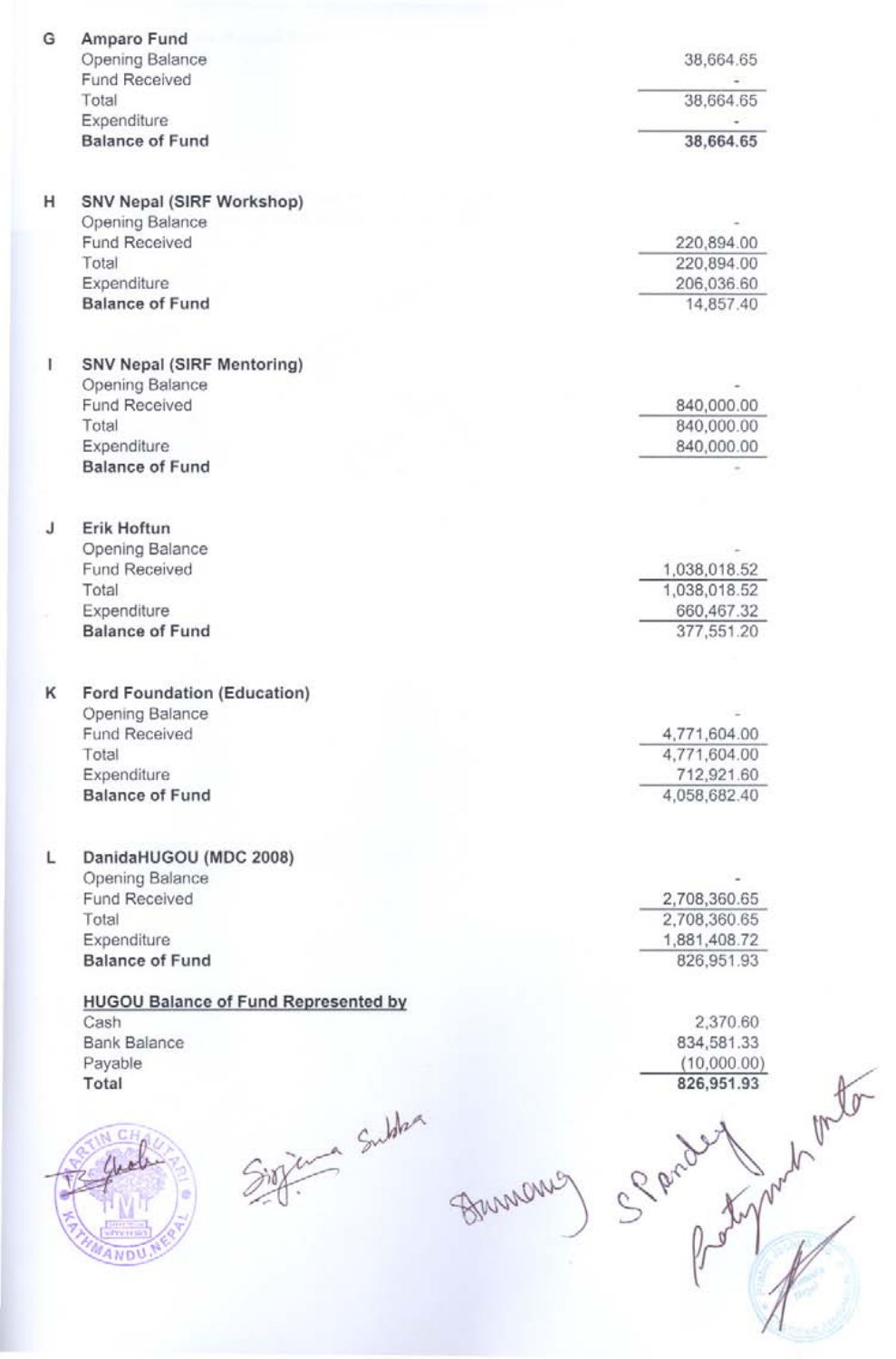| M | Action Aid Nepal (Karnali Book)<br>Opening Balance |               |  |
|---|----------------------------------------------------|---------------|--|
|   | <b>Fund Received</b>                               | 78,800.00     |  |
|   | Total                                              | 78,800.00     |  |
|   | Expenditure                                        |               |  |
|   | <b>Balance of Fund</b>                             | 78,800.00     |  |
|   |                                                    |               |  |
|   | Total Fund Received (A+B+C+D+E+F+G+H+I+J+K+L+M)    | 20,546,259.28 |  |
|   | Total Expenditure (A+B+C+D+E+F+G+H+I+J+K+L+M)      | 13,035,418.64 |  |
|   | <b>Balance</b>                                     | 7,510,840.64  |  |
|   |                                                    |               |  |
|   | Suble                                              |               |  |
|   |                                                    |               |  |
|   |                                                    | Shringon      |  |
|   |                                                    |               |  |
|   |                                                    |               |  |
|   | ø                                                  |               |  |
|   | $\tilde{\mathcal{T}}_{\mathcal{D}}$                |               |  |
|   | Slene<br><b>Printing</b>                           |               |  |
|   | VANDU                                              |               |  |
|   |                                                    |               |  |
|   |                                                    |               |  |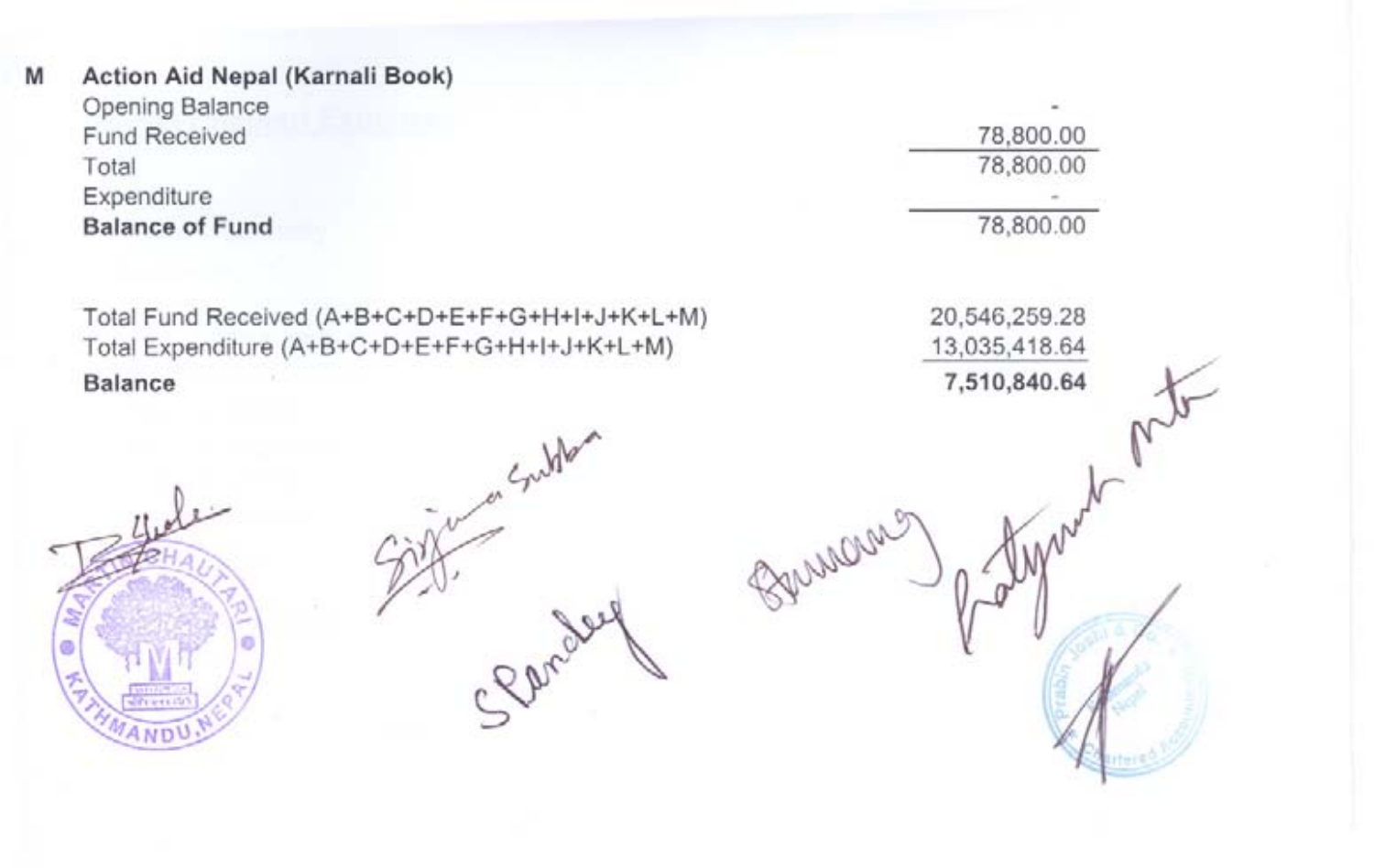# **Martin Chautari Expenses**

|                                  | <b>This Year</b> | <b>Previous Year</b> |
|----------------------------------|------------------|----------------------|
| Salary                           | 839, 187.50      | 353,349.00           |
| Water and Electricity            | 66,814.58        | 107,699.33           |
| Stationeries                     | 315.00           | 25,527.00            |
| Travelling                       | 33,705.00        | 17,308.00            |
| Books, News papers and Magazines | 35,852.00        | 125,444.00           |
| Refreshment Expenses             | 45,610.00        | 44,567.09            |
| Office Decoration                |                  | 5,811.00             |
| Photocopy Expenses               | 200.00           |                      |
| <b>Printing Expenses</b>         | 265,005.90       |                      |
| Other expenditures               | 237,397.27       | 611,722.82           |
| <b>Fuel Expenses</b>             | 10,827.50        | 8,100.25             |
| Audit Fee                        | 16,950.00        | 16,950.00            |
| Discussion expenses              | 20,084.00        | 28,282.00            |
| Telephone                        | 52,550.64        | 66,329.53            |
| Office Rent                      | 314, 176.42      |                      |
| Total                            | 1,938,675.81     | 1,411,090.02         |

**N<sub>D</sub>** 





**1,411,090.02**

*f*

**Schedule- 9**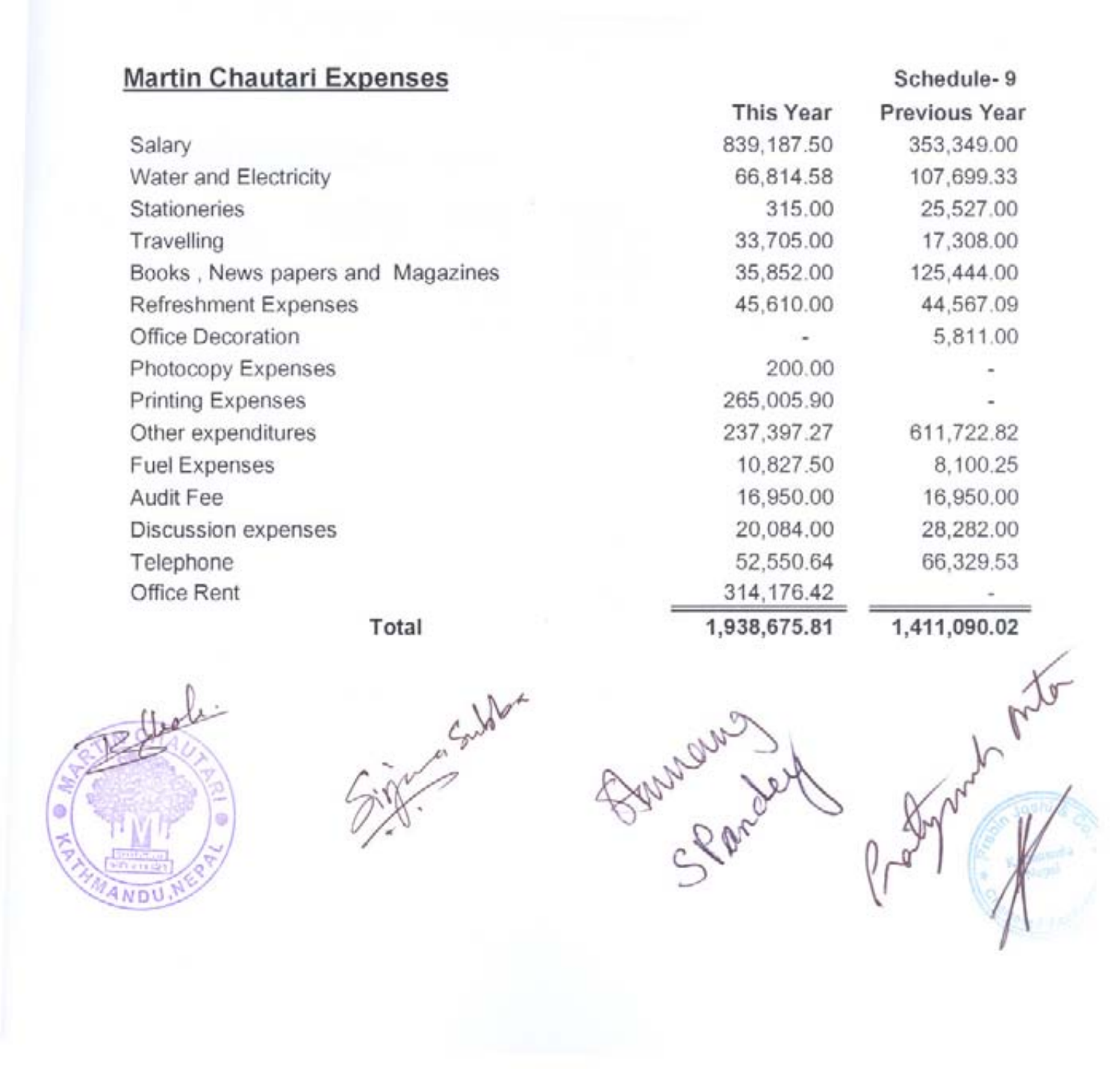# **Membership Fee Receivable**



and on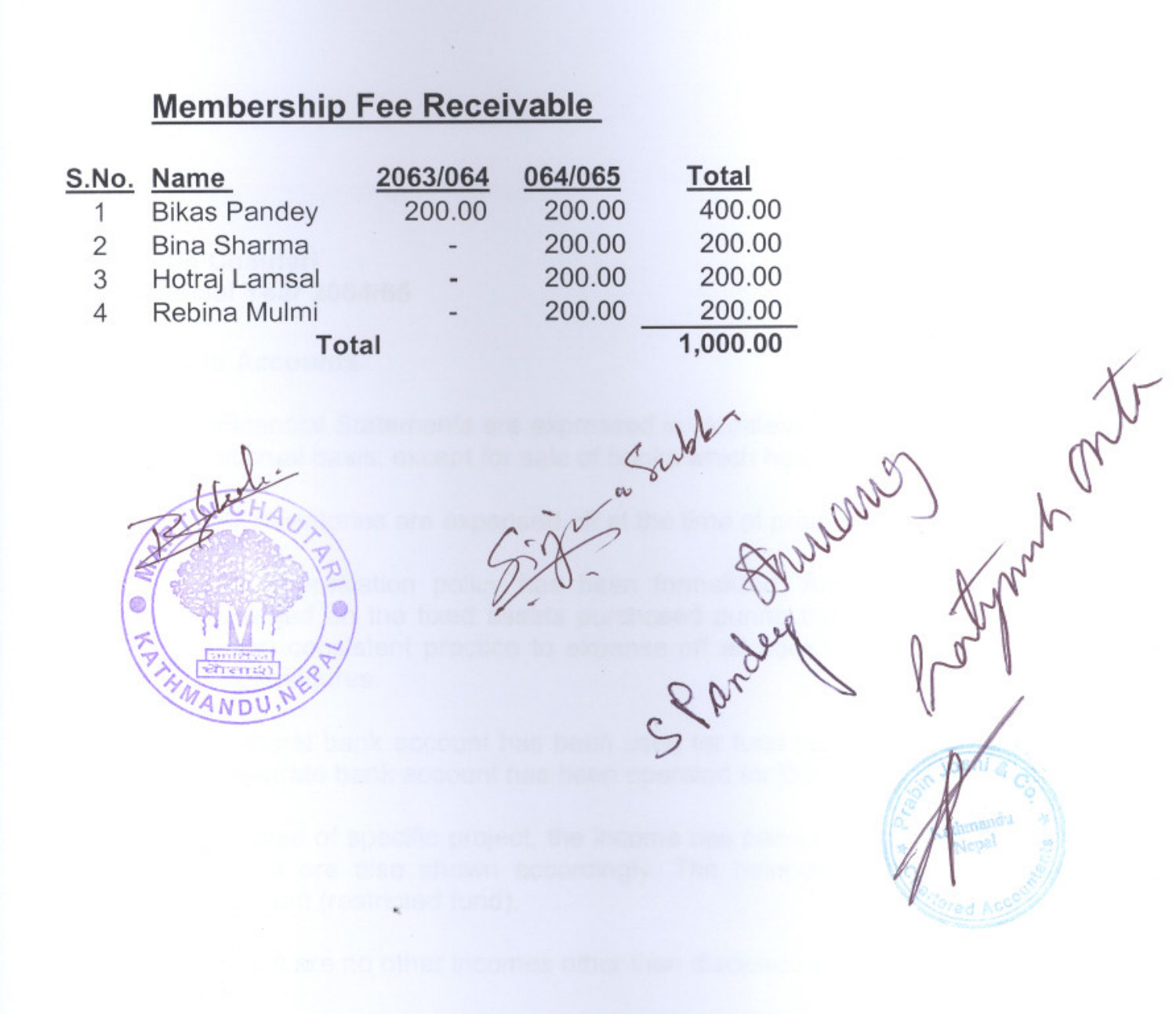#### Martin Chautari Financial Year 2064/65

### Notes to Accounts

- 1. Financial Statements are expressed in Nepalese Rupees and have been prepared under accrual basis, except for sale of books which has been accounted for on cash basis.
- 2. All inventories are expensed off at the time of procurement and payment thereof.
- 3. No depreciation policy has been formalized. Accordingly, no depreciation has been charged on the fixed assets purchased during the year and earlier year as well. It has been consistent practice to expense off all books/ periodical (library items) as revenue expenditures.
- 4. General bank account has been used for fund received from different donors' agencies. Separate bank account has been operated for Danida funding activities.
- 5. In case of specific project, the income has been accounted to the extent of expenditures which are also shown accordingly. The balance of project fund is shown as project account (restricted fund).
- 6. There are no other incomes other than disclosed in the financial statements.
- 7. Donated fixed assets amounting to Rs. 4,133,053.91 for four completed projects have been shown on fixed asset during the current financial year with corresponding credit on capital reserve account.
- 7.1 Number of fixed assets were purchased under different ongoing projects which are expensed off as project expenditure in respective project account. These assets were yet to be accounted for in the general accounts. Total of such assets amounts to Rs.1,472,345.31, this would be transferred to assets in the general account and would be reflected in the financial statement once the project is over. (Refer annexure- 1)
- 7.2 From previous year, this it is practiced that all donated books to library has been accounted at Rs. 1 per book with corresponding credit to capital reserve.
- 7.3 During the current financial year Rs 467,108 has been credited Land & Building Reserve Fund with corresponding debit in Erik Hoftun restricted donated fund & booked as project During the current infiancial year RS 407,100 has been credited Land & Building Reserve<br>Fund with corresponding debit in Erik Hoftun restricted donated fund & booked as project<br>expenditure "Land & Building" which has been Acquisition of land & building is not yet made.

clar